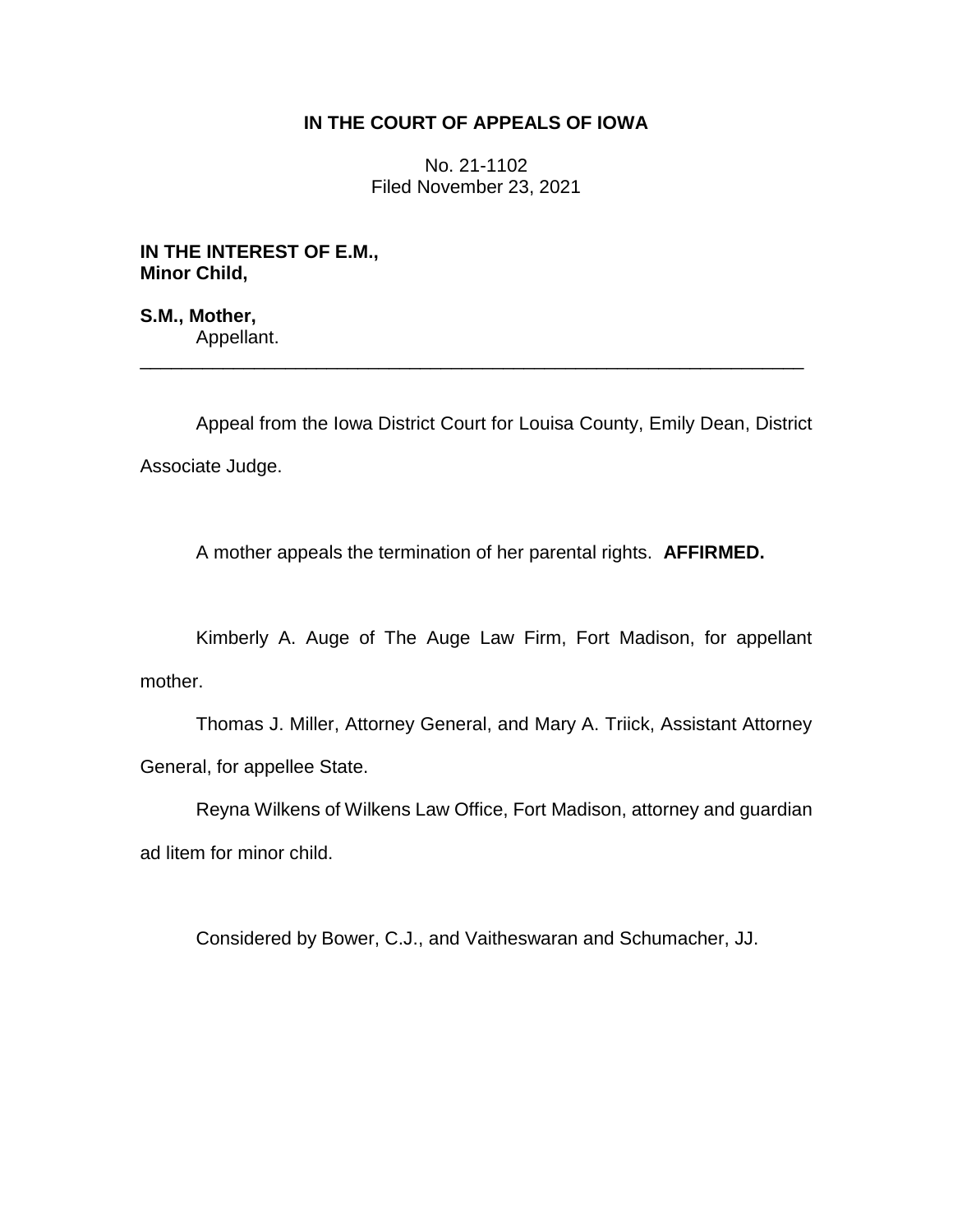## **BOWER, Chief Judge.**

 $\overline{a}$ 

A mother appeals the termination of her parental rights.<sup>1</sup> We review termination-of-parental-rights proceedings de novo. *In re M.W.*, 876 N.W.2d 212, 219 (Iowa 2016). "We are not bound by the juvenile court's findings of fact, but we do give them weight, especially in assessing the credibility of witnesses." *Id.* (citation omitted). "[O]ur fundamental concern is the best interests of the child." *In re B.T.*, 894 N.W.2d 29, 33 (Iowa Ct. App. 2017) (citation omitted).

S.M. is the mother of E.M., born in 2016. In March 2020, a report to the department of human services (DHS) alleged both S.M. and the child's father, T.M., had been using methamphetamine while caring for the child. The mother tested positive for methamphetamine during the resulting child-abuse assessment. On May 28, the mother again tested positive for methamphetamine, and the child was removed from both parents' custody under a safety plan. E.M. was adjudicated CINA.

The mother tested positive for methamphetamine in sweat patch tests and for marijuana in urine tests several times between March and June 2020. She admitted using marijuana daily during those months. A June substance-abuse evaluation recommended outpatient treatment, and the mother began substanceabuse treatment in September. The mother stopped attending treatment without approval and tested positive for methamphetamine again in November.

 $<sup>1</sup>$  After this appeal was transferred to this court, the mother filed a motion to stay</sup> proceedings to allow her to order transcripts from a number of hearings in the underlying child-in-need-of-assistance (CINA) proceedings. The appellate record concerning the termination of parental rights is complete and, therefore, we deny the motion to stay.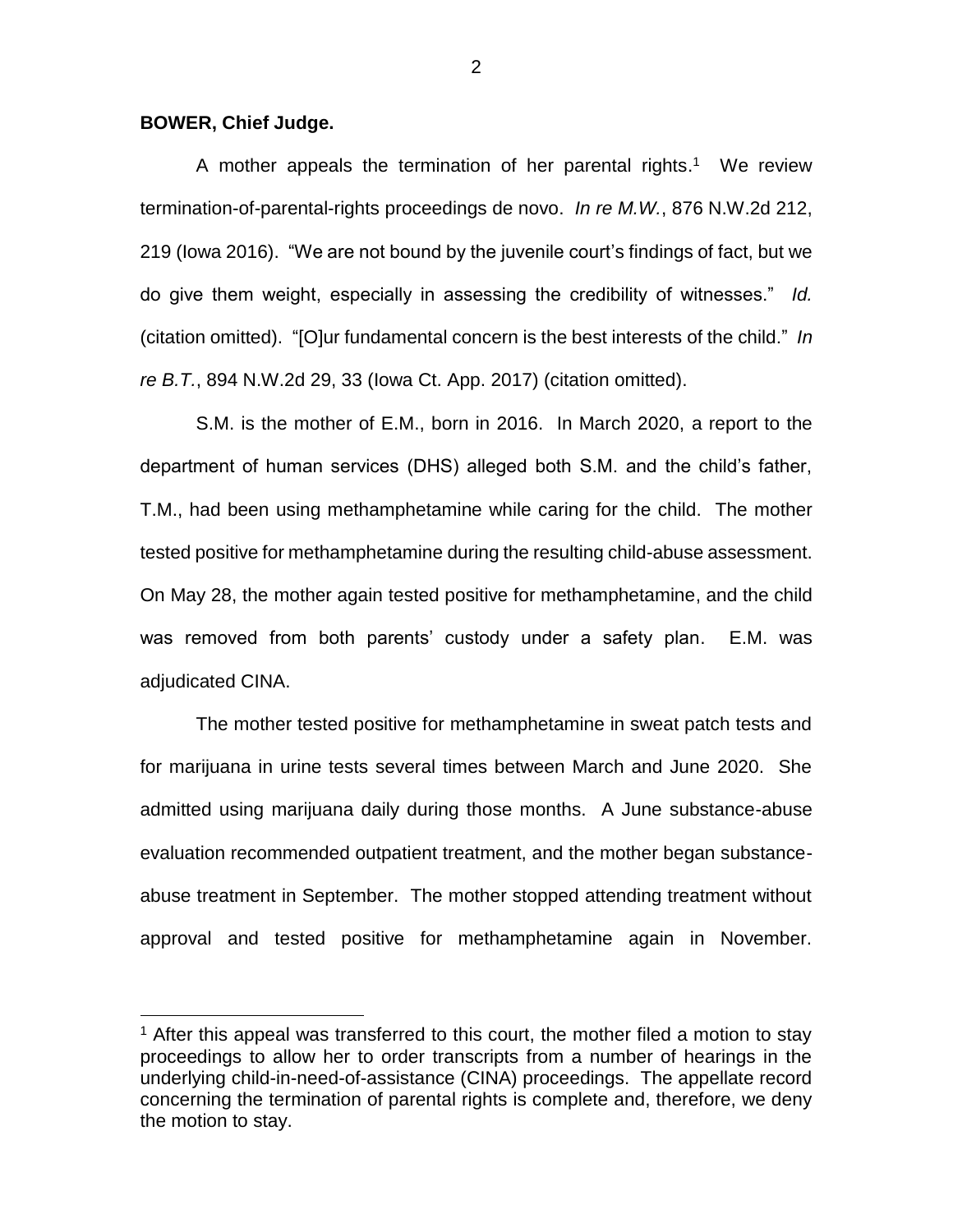Subsequently, she refused to participate in further drug testing, stating she did not consider the tests accurate. The mother completed a new substance-abuse evaluation in April 2021 and was to restart treatment in May. Starting in April, she participated in mental-health and family therapy.<sup>2</sup> After initially signing release-ofinformation forms for her substance-abuse treatment program, the mother withdrew her consent and refused to sign any new releases for DHS.

The mother's early cooperation soon turned to resistance to services. She became more combative toward DHS and service workers. Two attorneys withdrew from representing the mother citing a breakdown in the attorney-client relationship; the attorneys cited "irate" and "spirited" messages from the mother.

A termination-of-parental-rights petition was filed on April 30. The mother was offered a six-month extension to achieve reunification with the child if she agreed to comply with drug testing and services. She refused. The mother filed two motions to continue the termination trial, which were both denied. After a twoday permanency and termination hearing in June and July, the juvenile court terminated the mother's parental rights under Iowa Code section 232.116(1)(f) (2021). The mother appeals.

**Motions to continue.**The mother contends the juvenile court abused its discretion in denying her motions to continue and her request to keep the record open for additional testimony. "[O]ur review of a district court's denial of a motion for continuance is for an abuse of discretion." *In re M.D.*, 921 N.W.2d 229, 232

 $\overline{a}$ 

 $2$  The mother did not sign a release to provide the State with a copy of her mentalhealth evaluation.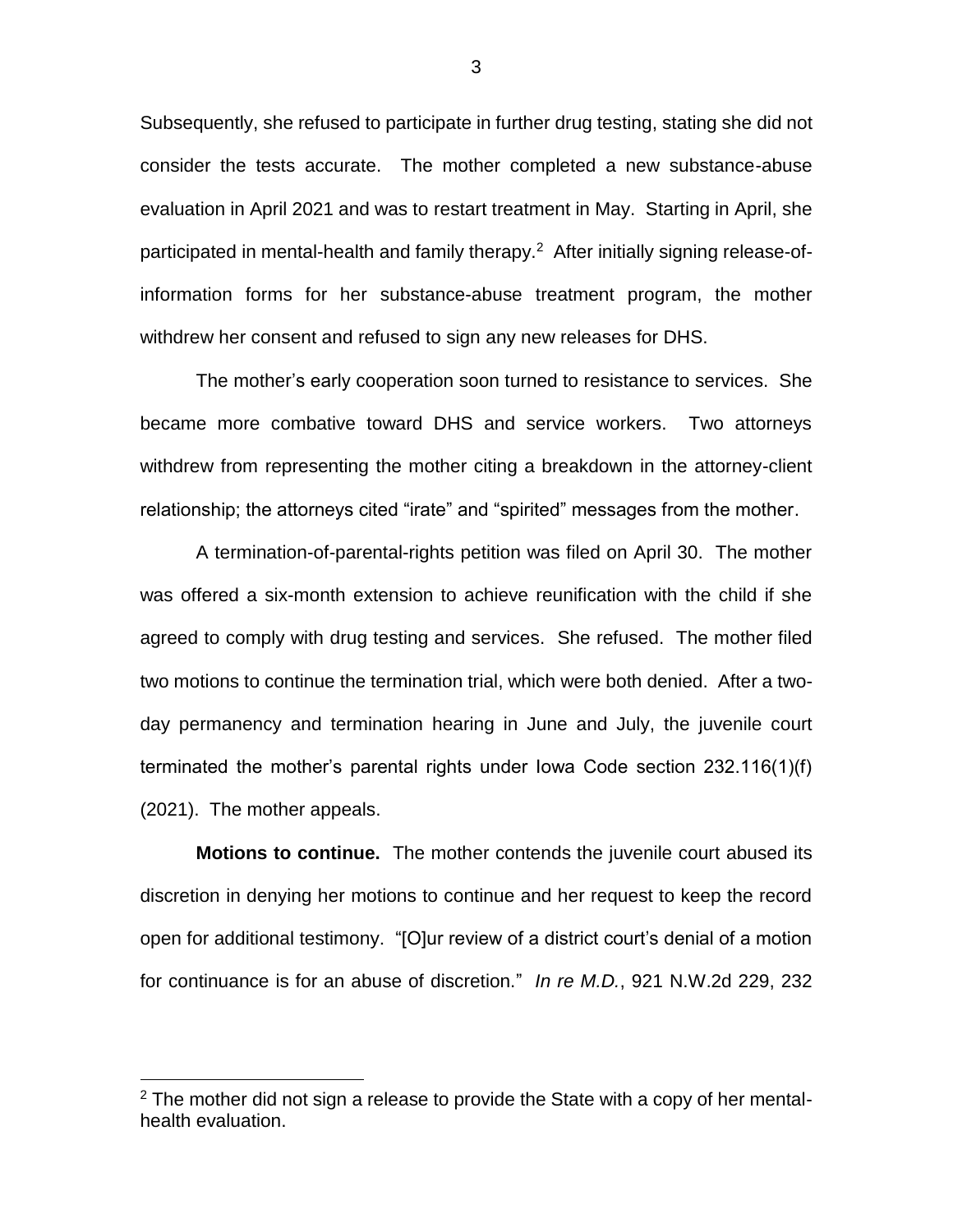(Iowa 2018). "A court abuses its discretion when 'the decision is grounded on reasons that are clearly untenable or unreasonable.'" *Id.* (citation omitted).

The mother had three attorneys in less than a year. The first attorney withdrew in November 2020 and the second attorney in May 2021. The mother's third attorney, who was appointed on May 13, requested a continuation of the permanency and termination hearing scheduled for mid-June. The court denied the motion, noting the mother had requested the second attorney's withdrawal and the permanency hearing had already been continued once. $3$ 

The day before the termination hearing, the State offered the mother a sixmonth extension if she would undergo drug testing and comply with services and recommendations; she declined the offer.<sup>4</sup> On the morning of the first day of the termination hearing, the mother had an outburst at the courthouse before the hearing. When the hearing started, the court made clear it would not tolerate outbursts and would hold those interrupting the proceedings in contempt of court. Late on the first day, the mother had an outburst during the father's testimony, stating, "I'm done," and she walked out of the hearing.

The mother was scheduled to testify on the second day of the termination hearing. One week before hearing was to resume, the mother's attorney requested a continuance, asserting a petition for the involuntary drug and mentalhealth commitment of the mother had been filed. The grandmother reported the mother was hospitalized; the mother's counsel was unable to reach her but had

 $\overline{a}$ 

 $3$  The permanency hearing was continued at the request of the child's guardian ad litem to be held in conjunction with the termination hearing.

<sup>&</sup>lt;sup>4</sup> The father complied with testing and was given an extension.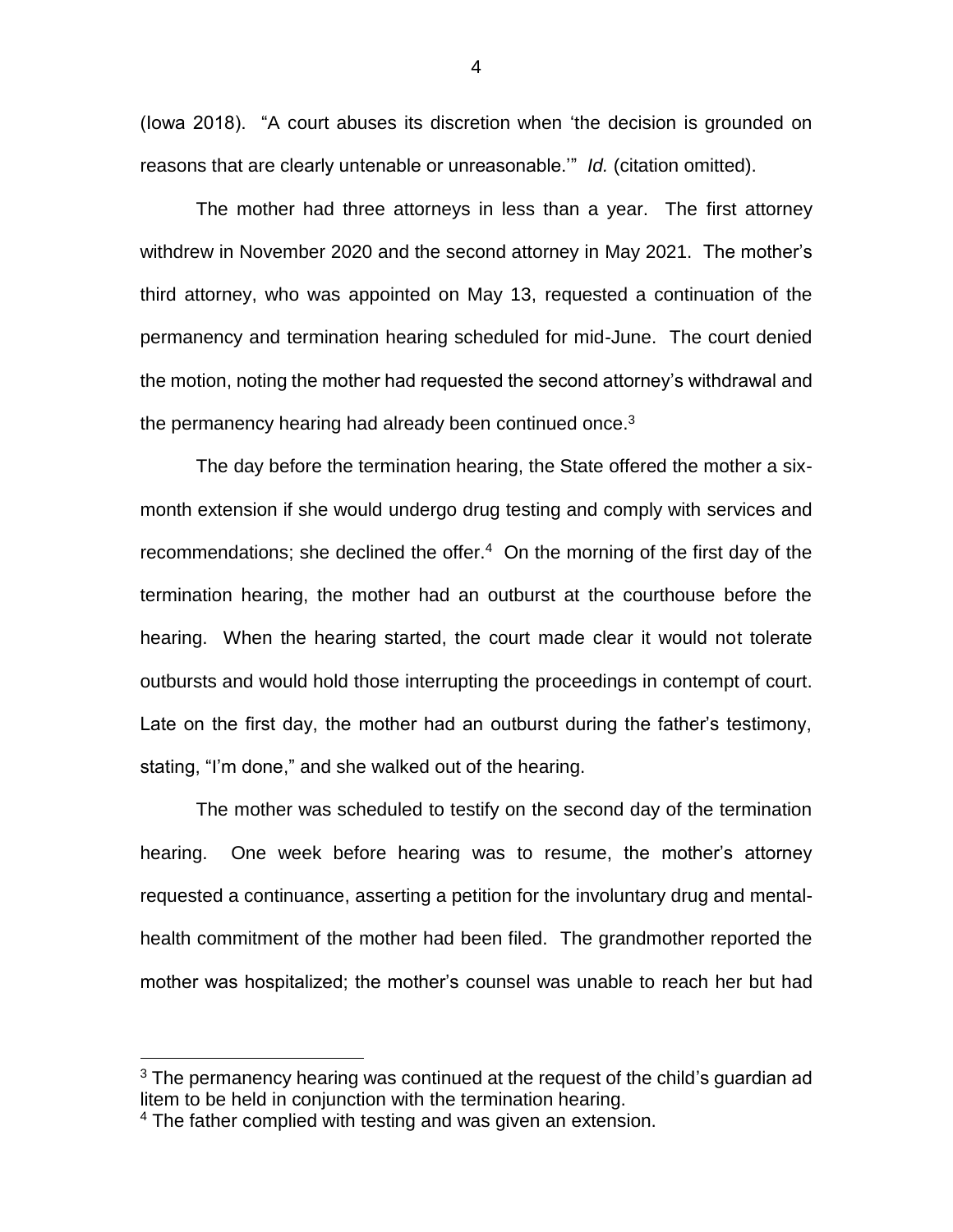determined the county sheriff's office had not picked the mother up on the pending application for commitment. The court denied the continuance as the mother's absence appeared voluntary, and she was deemed to be participating through her counsel.

After presenting testimony from two of the mother's family members, counsel asked the court to schedule a third date for the termination hearing to allow the mother to testify and offer evidence. At the time, counsel had no additional evidence to present beyond the mother's testimony and exhibits, which required the mother's testimony to establish foundation. The court verified with the sheriff's office the mother had not been picked up, ruling it would not "allow for the reopening of the mother's case-in-chief in order to allow for her testimony should she choose to attend a different day. I don't allow people to come and go from their court proceedings as they choose."

"A motion for continuance shall not be granted except for good cause." Iowa Ct. R. 8.5; *see also In re R.B.*, 832 N.W.2d 375, 378 (Iowa Ct. App. 2003). The juvenile court's grounds for denying the motions for a continuance are neither untenable nor unreasonable, and it did not abuse its discretion in denying the motions.

**Grounds for termination.**The mother claims the State failed to establish the grounds for termination by clear and convincing evidence. To terminate under Iowa Code section 232.116(1)(f), the court had to find the child is at least four years old, has been adjudicated CINA, has been out of the parent's custody for at least twelve of the last eighteen months, and cannot be returned to the parent at the present time. The mother only contests the final element, asserting the child could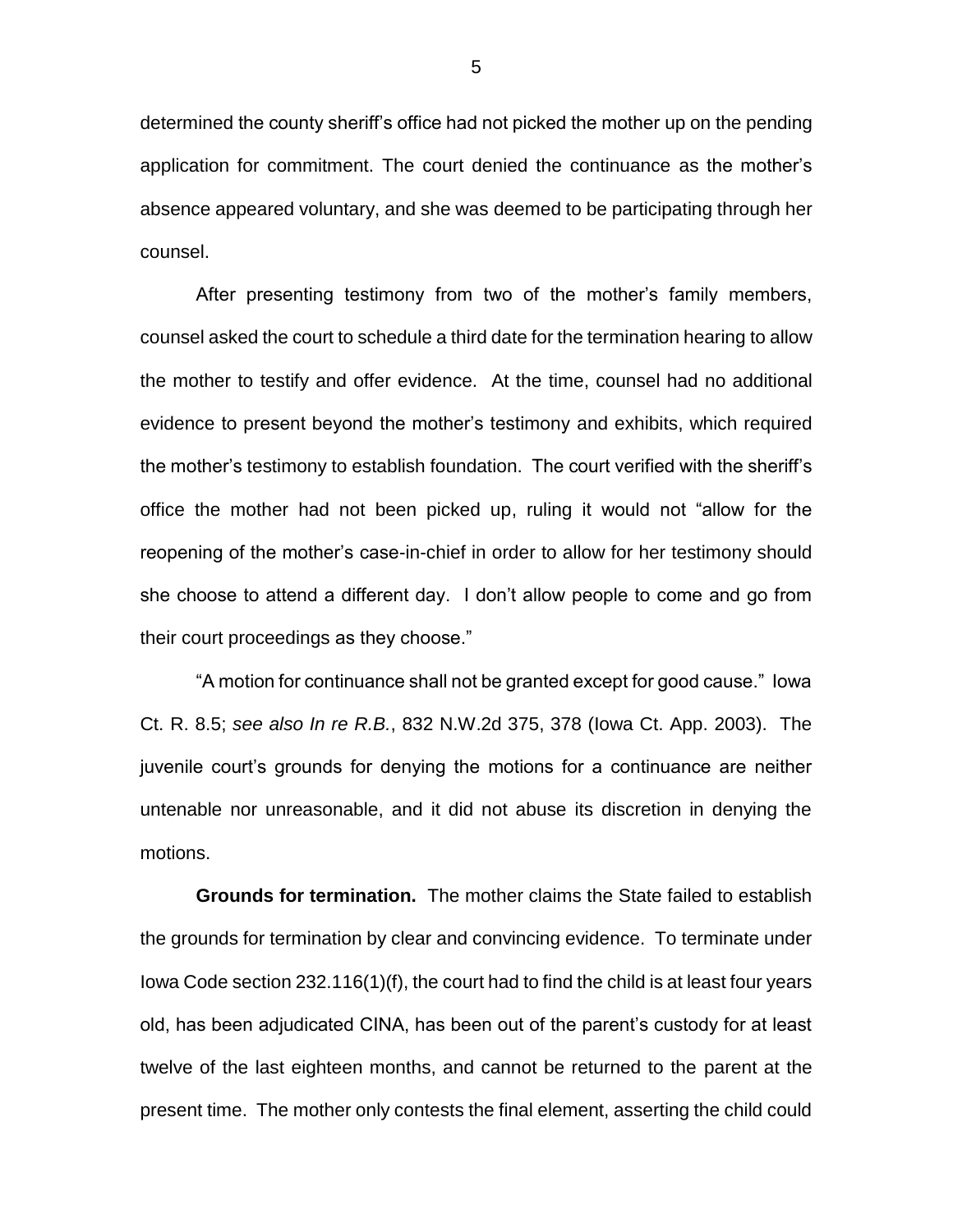have been returned to her care. She disputes the court's finding she cared for the child while under the influence of methamphetamine or marijuana and argues "only speculation exists as to any alleged continued substance abuse by the mother."

A parent's past performance "may be indicative of the parent's future capabilities." *In re W.M.*, 957 N.W.2d 305, 315 (Iowa 2021) (citation omitted). The mother admitted to using marijuana daily and tested positive for methamphetamine multiple times in the first months of the CINA proceedings while the child was still in her care.<sup>5</sup> Any "speculation" of continued use is based on her multiple positive tests, refusal to take additional tests, and failure to complete any substance-abuse treatment. The mother had an outburst and walked out during the first day of the hearing and did not return for the second day; she was not even present to show the child could be returned to her care. The mother refused to cooperate with DHS, participate in testing, or utilize services to address her substance abuse. The mother's mother and aunt testified at the termination hearing that S.M. was not in a position where the child could safely be returned to her care.

We find the child could not be returned to the mother at the time of the hearing, and termination was proper under Iowa Code section 232.116(1)(f). *See In re D.W*., 791 N.W.2d 703, 707 (Iowa 2010) (interpreting the statutory language "at the present time" to mean "at the time of the termination hearing").

**Best interests of the child.** The mother asserts, based on her bond with the child and the lack of "evidence of any lack of a reasonable degree of care when

 $\overline{a}$ 

<sup>&</sup>lt;sup>5</sup> Not using the drug in front of the child does not mean the parent was not under the influence of the drug while caring for the child.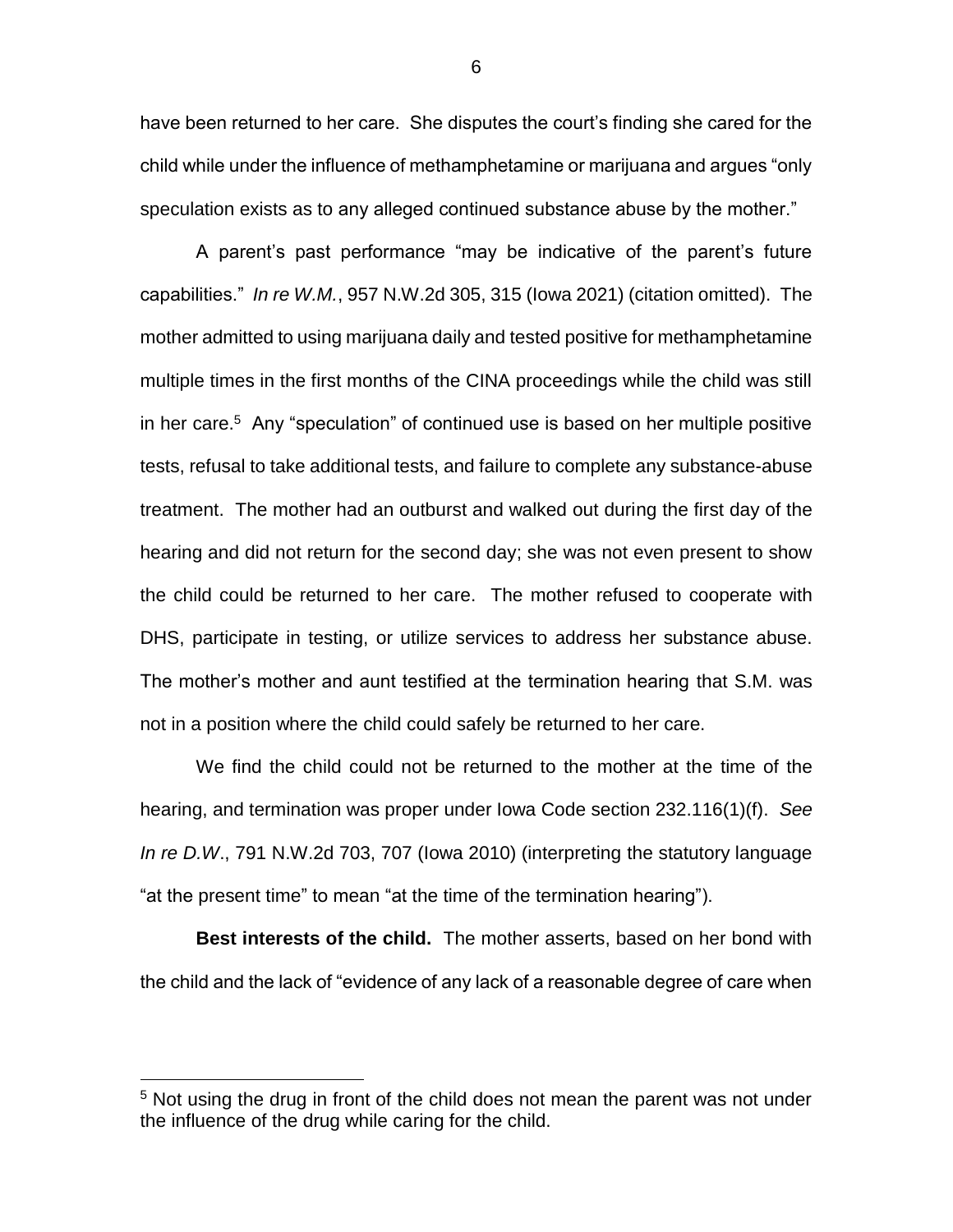supervising the [child]," that termination of her parental rights is not in the child's best interests.

"When we consider whether parental rights should be terminated, we 'shall give primary consideration to the child's safety, to the best placement for furthering the long-term nurturing and growth of the child, and to the physical, mental, and emotional condition and needs of the child.'" *M.W.*, 876 N.W.2d at 224 (quoting Iowa Code § 232.116(2)). We also consider the integration of the child into family placement. *Id.* "[I]t is well-settled law that we cannot deprive a child of permanency after the State has proved a ground for termination under section 232.116(1) by hoping someday a parent will learn to be a parent and be able to provide a stable home for the child." *W.M.*, 957 N.W.2d at 314 (citation omitted).

DHS characterized the mother's attitude as committed to her child but not committed to services. It is undisputed the mother and child have a strong bond, and the mother displayed good parenting skills during visits. However, after the initial drug tests came back positive, she focused on proving the tests were false and DHS was wrong rather than seeking treatment to stop her addiction.

Throughout the case, the mother had outbursts in court and at service providers and sent numerous irate messages to her attorneys, the family support services workers, and DHS. She has actively resisted cooperating with DHS, even though she was warned the consequence could be termination of her parental rights. The mother puts her own anger above the child's needs and is not the best placement for the child's long-term nurturing and growth. Termination is in the child's best interests.